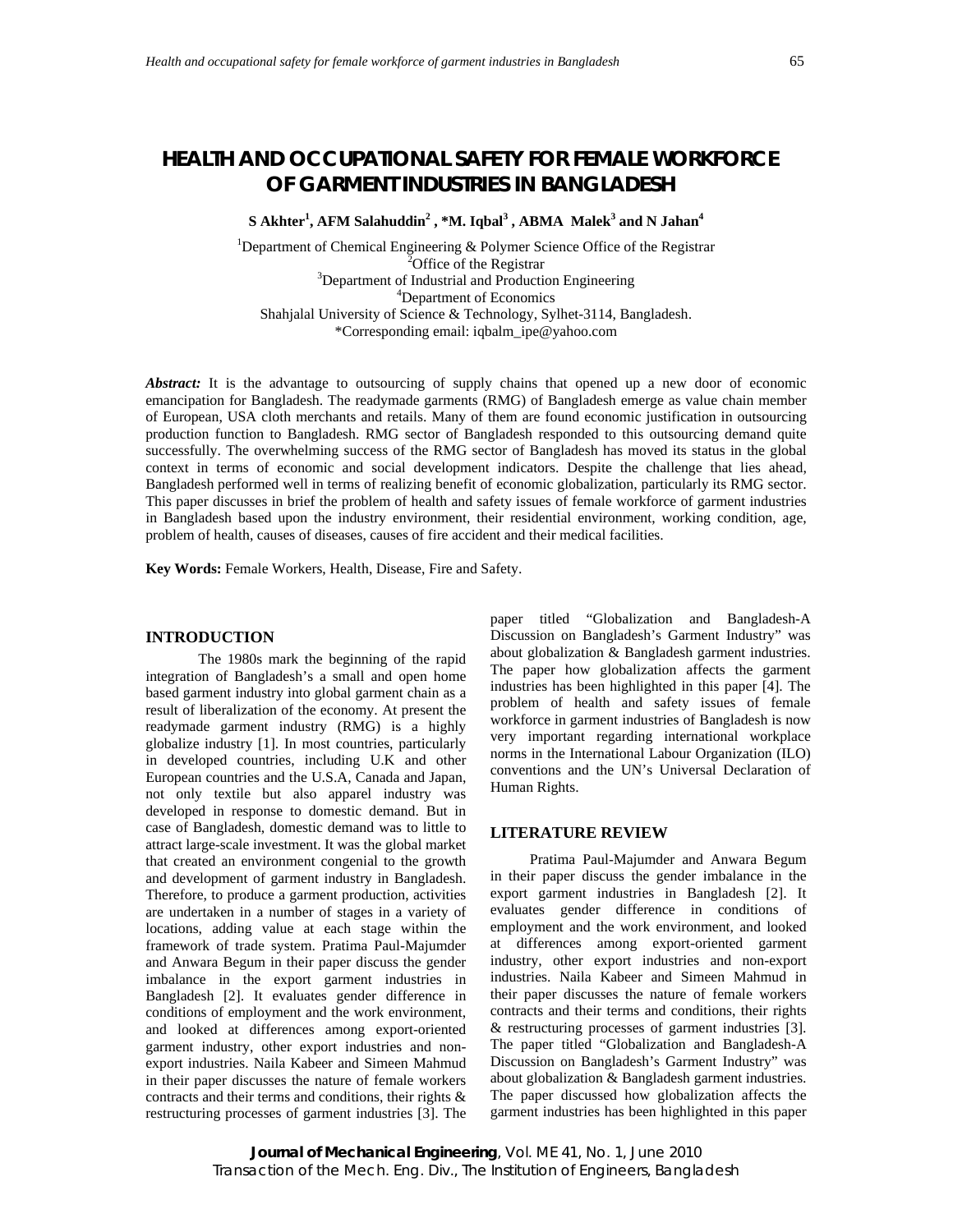[4]. The problem of health and safety issues of female workforce in garment industries of Bangladesh is now very important regarding international workplace norms in the International Labour Organization (ILO) conventions and the UN's Universal Declaration of Human Rights.

### **OBJECTIVE OF THE RESEARCH**

This study was conducted on 20 selected garment industries of different categories located mainly in Dhaka city in the beginning of 2008. In this study, variables were considered as per the research objectives. The research objectives were to find out the health and safety issues of female workers of garment industries in Bangladesh. To improve the overall production of garment industries, developing female workers health and safety issues are the main factors.

### **RESEARCH METHODOLOGY**

In this study, variables such as problem of health, industry environment, age, living condition, salary structure, job section, workers job type, working hours etc. were taken into consideration. Several workers of different sections in garment industries were called upon to deliver relevant information mainly causes of health problem and safety issues in this occupation.

The following sections cover the steps involved in this research study.

**Step 1:** *Conducting Primary Survey:* A primary survey was conducted to have a clear conception on the project area in order to develop a format with variables of interest.

**Step 2:** *Preparing Primary Questionnaire:* Based on the primary survey and the knowledge gathered from the literature, questionnaire was prepared. It was checked to ensure its validity.

 **Step 3:** *Verifying and Finalizing the Questionnaire:* A necessary modification was made before finalizing questionnaire as per the objectives of study.

#### **Step 4:** *Data Collection*

*Questionnaire:* Based on questionnaire, data on the variables for twenty garment industries were collected. These steps also included diagnostic interviews with the management level and the individuals respectively to gather some other relevant information regarding health and safety issues.

**Step 5:** *Data Processing and Analysis:* For the analysis of data, SPSS (Statistical Program for Social Science) was used in the personal computer to work out the cross tabulation and frequency distribution between related fields based on Pearson Chi-Square Value.

#### **DATA ANALYSIS**

 A cross-sectional descriptive type of study was conducted at the beginning of 2008. During data collection twenty garment industries around Dhaka, Chittagonj and Narayangonj were visited and 300 female workers of different sections were asked questions. The data were collected from January 2008 to March 2008 using the prescribed format. The analyses of data with discussion are given below: Table 1 below shows that as per Pearson Chi Square test values for all variables are significant.

Table 1: Pearson Chi Square test for related variables.

| Variables                         | P-value |
|-----------------------------------|---------|
| health problem & wages category   | .035    |
| description of residence & health | .005    |
| problem                           |         |
| age category & health problem     | 035     |

| Table 2 Cross tabulation for health problem and |  |
|-------------------------------------------------|--|
| wages category of female workers.               |  |

.

| health problem for<br>female worker by | wages category for<br>female worker* |     |       |
|----------------------------------------|--------------------------------------|-----|-------|
| factory<br>environment                 |                                      | 2   | Total |
| no problem                             | 3                                    | 24  | 27    |
| asthma                                 | 15                                   | 24  | 39    |
| Back pain                              | 6                                    | 48  | 54    |
| upper back pain                        | 0                                    | 36  | 36    |
| Eye problem                            | 6                                    | 24  | 30    |
| headache                               | 18                                   | 36  | 54    |
| allergy                                | 24                                   | 24  | 48    |
| others                                 | 6                                    | 6   | 12    |
| Total                                  | 78                                   | 222 |       |

\*Female workers wages category 1=0-1499; lowest wage earner group and  $2=1500$ -highest; highest wage earner group

From table 2 it is seen that back pain for category 2 is 48 which is the highest among all categories. Both upper back pain and headache is the next highest among all workers. It is also found that no upper back pain for wage category 1.

#### *General Health Care System in Bangladesh*

Taking into consideration of the vast population sizes, Bangladesh's population is presently estimated to be 139 million growing  $@$  1.6% per annum [5]. The health sector is not keeping pace with the growing population due to the insufficient production of key health providers like Doctors, Dental Surgeons, Nurses and Public Health Professionals at various strata of the health sector in Bangladesh. Rural urban difference in HR distribution reveals the extents of disparity between HR distributions, for example, now Doctor to population ratio is 1:1500 in urban areas and 1:15000 in rural areas. All dental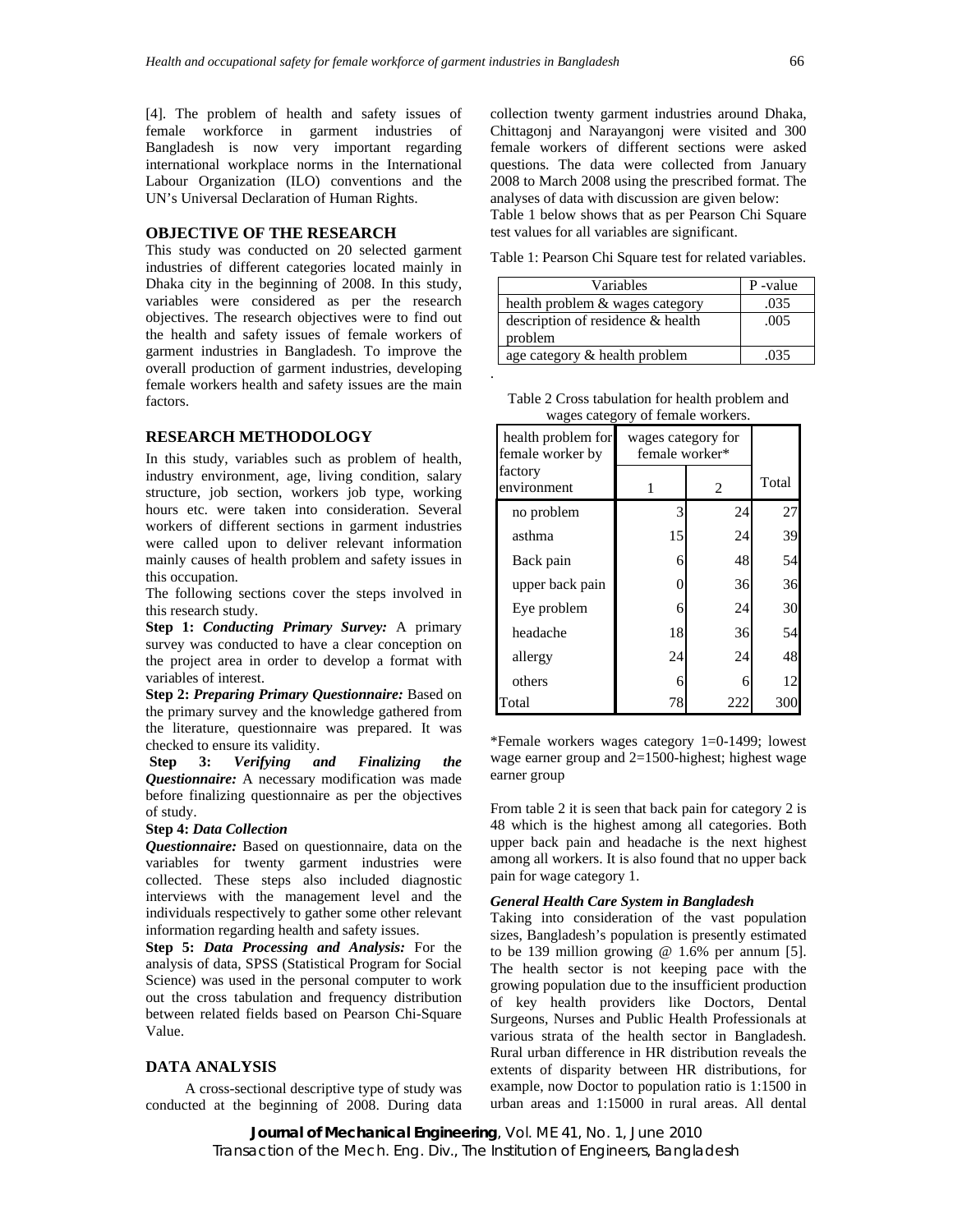surgeons and nurses work in urban areas, which is the same like the other health service providers. There is one hospital bed for every 10,000 population (ratio stands at 1:10.000) [6]. The country lacks till to date adequate network for health care infrastructure. The trend with regard to health provider and population ratio in the present health care system can be seen from Table 4 shown below.

Table 3: Population ratio in the present health care system of Bangladesh

| No. | <b>Health Providers</b>  | Ratio    |
|-----|--------------------------|----------|
|     | Doctor-population ratio  | 1:4645   |
|     | Nurses-population ratio  | 1:7788   |
| 3   | Doctor-nurses ratio      | 1:06     |
|     | Medical assistance ratio | 1:28.443 |

Most of the female workers suffer from acute shortage of medicine. Female workers patient need to buy medicine from market that is costly for low paid female workers. The above scenario supports the UNDP finding that only 45% of the population of Bangladesh has access to primary health care services [7].

### *Health Care System for the Female Work Force Employed in Garment Industries*

Female force engaged in the garment industries in all types of knitwear, woven and sweaters, are generally suffer from male nutrition, anemia, gastric, dysentery, diarrhea, respiratory problem, gynecological problems, tuberculosis and urine infection etc. (community diseases are not covered in this study due to some practical constraints). Moreover, gender equity status and existing disparity; indeed, practically depriving female workers from the public health care system. Garments workers are working in the urban center and live around the slums of urban and semi urban areas. It is natural that when workers are sick, they are to go to the public hospital. They cannot effort to receive health care from private clinics. On the other hand, they are even not able to get proper health care from public hospitals. It is very difficult for a female worker to get admitted in the public hospital unless she spends a good amount of money through broker and corrupt officials. Thus health care in public sector is also quite costly for low paid female workers. As a result, more than 87% female workers suffer from different types of ailments and diseases. Married female workers suffer from various problems. They do not get maternity leave with pay for more than 30 days, in some cases maximum 60 days. These pregnant female workers suffer from malnutrition, anemia, along with other complications. But they do not have access to proper health care for this kind of ailments. At the same time, they face serious problem to feed her and support the family. Female workers who have this kind of health problem are compelled to go to the village home, as because they are not in a position to live in the city, since they do not earn at the period, it is difficult for them to bear expenses in two places i.e. in mess and in village home. In the rural areas, they do not get any specialist or even a trained nurse to consult and avail health service [6]. As a result, they are bound to go to half trained midwife or village quake. Due to lack of antenatal and postnatal checkup, they usually do not take care of malnutrition and vitamin.

Table 4: Frequency distribution for female worker's medical facilities

|       |             | Frequency | Percent |
|-------|-------------|-----------|---------|
| Valid | not at all  | 39        | 13.0    |
|       | do not know | 129       | 43.0    |
|       | first aid   | 132       | 44.0    |
|       | Total       | 300       | 100.0   |

Table 4 shows the frequency distribution for female worker's medical facilities percentage of information about medical facilities. From table 6 it is found that 129 female workers have no idea about medical facilities; according to 39 female workers interview there is no medical facilities within their factories.

# *Different Types of Diseases*

Most of female workers (over 85% female workers) suffer from malnutrition, ill health, reproductive health problem and various community diseases, which they cannot address with low income. In garment industries, generally maternity leave is for 30 days and maximum 60 days. But Govt. rule of maternity leave is 04 (Four) months with pay. Pregnant female workers suffer from malnutrition and anemia along with other serious complication.

#### *Residential Environmental*

Female workers of the Garment Industries in Bangladesh live in slum and semi-slum in urban areas of the 3 cities where garment industries are concentrated. They face many problems like proper sanitation facilities, safe drinking water and undisrupted electricity etc. (illegal connection). Use kerosene light combining mostly 3-6 female workers live together. They hire one or one and half room space. 2.5 million female workers are fueling the wheel of the economy by their participation in RMG sector.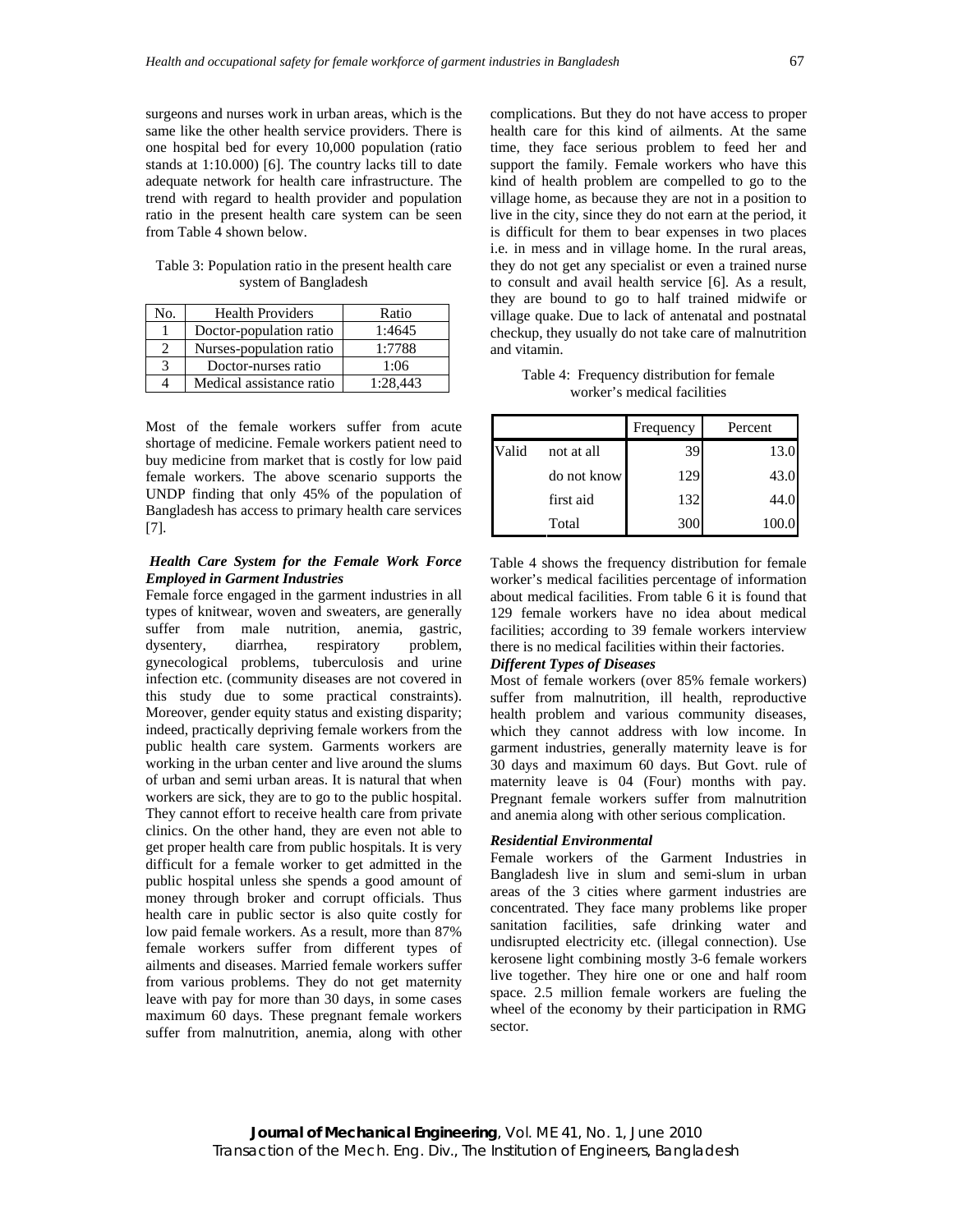|                                     |       |                 |                   | health problem for female workers by factory environment |                       |                    |                    |              |          |          |                       |
|-------------------------------------|-------|-----------------|-------------------|----------------------------------------------------------|-----------------------|--------------------|--------------------|--------------|----------|----------|-----------------------|
|                                     |       |                 | no<br>proble<br>m | asthma                                                   | Back<br>pain          | upper<br>back pain | eye<br>proble<br>m | headach<br>e | allergy  | others   | Total                 |
| description                         | brick | Count           | 3                 | $\Omega$                                                 | 12                    | 6                  | $\Omega$           | 6            | $\Omega$ | $\Omega$ | 27                    |
| of residence<br>of female<br>worker | built | $%$ of<br>Total | 1.0%              | .0%                                                      | 4.0%                  | 2.0%               | .0%                | 2.0%         | .0%      | .0%      | 9.0%                  |
|                                     | semi  | Count           | 21                | 9                                                        | 30                    | 15                 | 15                 | 15           | 6        | 9        | 120                   |
|                                     | slum  | $%$ of<br>Total | 7.0%              | 3.0%                                                     | 10.0<br>$\frac{0}{0}$ | 5.0%               | 5.0%               | 5.0%         | 2.0%     | 3.0%     | 40.0<br>$\%$          |
|                                     | slum  | Count           | 3                 | 30                                                       | 12                    | 15                 | 15                 | 33           | 42       | 3        | 153                   |
|                                     |       | $%$ of<br>Total | 1.0%              | 10.0%                                                    | 4.0%                  | 5.0%               | 5.0%               | 11.0%        | 14.0%    | 1.0%     | 51.0<br>$\frac{0}{0}$ |
| Total                               |       | Count           | 27                | 39                                                       | 54                    | 36                 | 30                 | 54           | 48       | 12       | 100                   |

Table 5: Cross tabulation for residence and health problem of female workers

From table 5 it is found that most of the female workers lives in slum (51%), 40% female workers lives in semi-slum and 9% female workers lives in brick build house. Slum and semi-slum is very

Unhygienic to live at all. Our survey found that those who live in both slum and semi slum residence mostly suffer from community diseases also.

Table 6: Cross tabulation for age category and health problem of female workers.

|                      |   |       |                   | health problem for female worker by factory environment |              |                    |                    |          |                 |        |       |
|----------------------|---|-------|-------------------|---------------------------------------------------------|--------------|--------------------|--------------------|----------|-----------------|--------|-------|
|                      |   |       | no<br>proble<br>m | asthma                                                  | Back<br>pain | upper<br>back pain | eye<br>proble<br>m | headache | allergy         | others | Total |
| age category 1       |   | Count | 12                | 24                                                      | 12           |                    |                    | 39       | 30 <sup>I</sup> | 6      | 141   |
| of female<br>worker* |   | Count | 15                | 12                                                      | 33           | 15                 | 12                 | Q        | Q               | 0      | 105   |
|                      |   | Count |                   |                                                         | $\Omega$     |                    |                    | h.       |                 |        | 45    |
|                      | 4 | Count |                   |                                                         |              |                    |                    |          |                 |        | 9     |
| Total                |   | Count | 27                | 39                                                      | 54           | 36                 | 30                 | 54       | 48              | 12     | 300   |

\* Female workers age category  $1=16-20$ ,  $2=21-25$ ,  $3=26-30$  and  $4=31-35$ 

Table 6 shows that health condition of female workers in age category 1(16-20 years) and 2 (21-25 years) are the most suffered one.

### **INDUSTRY ENVIRONMENT FOR FEMALE WORKFORCE OF GARMENT INDUSTRIES**

Garment industry in Bangladesh can be successful for a very short time by developing work environment of female workforce but if they have not planned and implemented some very essential health and safety rules that industry will suffer and eventually close. Legal requirement of industry act has to be ensued properly like cleanliness, disposal of wastes and effluents, ventilation and temperature, dust and fumes, artificial humidification, overcrowding, lighting, drinking water, latrines and urinals, spittoons, working place etc. Good work environment can protect many small and big injuries for female workforce that arises within the industry. Very few garment industries in Bangladesh take necessary steps to ensure above-mentioned legal requirement. As a result most of female workforce feels lot of problem in their work place. For this reason management must ensure that their industry meets basic standards because providing some minimal facilities could make big differences in worker productivity and health.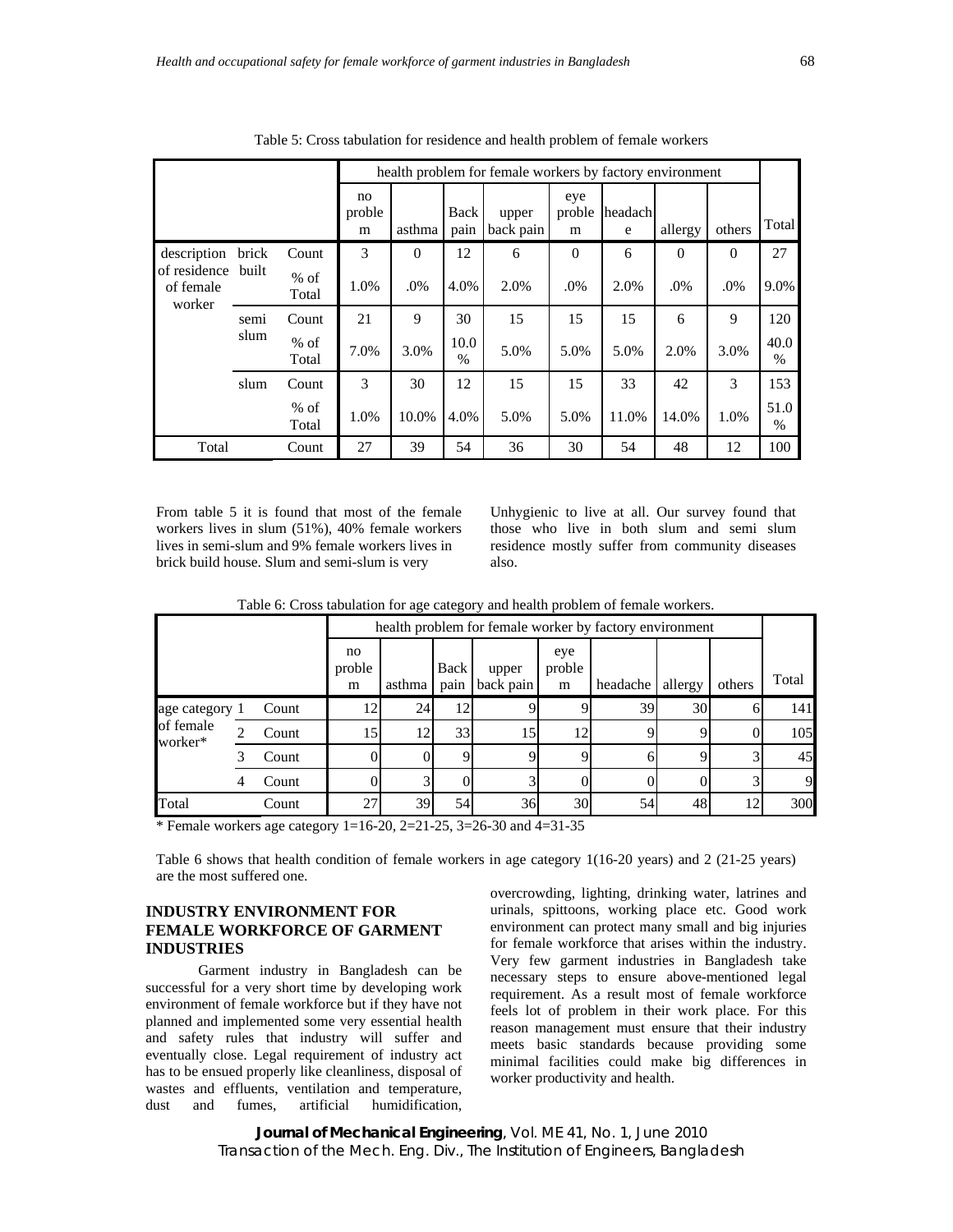### **SAFETY ISSUES FOR FEMALE WORKFORCE IN GARMENT INDUSTRIES**

Safety issues deal with all types of situations that arise in a industry. In most cases the safety issues is easily identified and corrected. Situations such as emergency exits being blocked can be readily cleared and kept cleared. Other situations require reactions that are planned well ahead of time and practiced. Management has to coordinate a large number of female workforces to effectively respond to an emergency. Situations such as major fire will require a practiced emergency response. In emergency situation large group of people panic easily unless they are well prepared. Workers especially female workers are less secure as monetary remunerations are never beyond just enough, sometimes even less. In fact, workers' lives are apparently so insignificant that the death of garment workers is soon forgotten, until of course the next strategy.

### *Causes of Fire Accidents in Garment Industries*

Garments and fire are closely related to each other in Bangladesh. Causes of fire accidents in garment industries, problems that are created by unplanned work environment, disorganized workers, electric short circuit, faulty electrical wiring, smoking materials, boiler explosion, kitchen stove and carelessness, fire from existing structure, poor building design and largely due to the lack of concern of industry-owners on this issue. More importantly industry management are found to be totally unaware of the need and importance of the means of escape, the route to escape from the effected area to a place of safety or a place of refuge in case of fire. Most of the deaths and injuries are caused by locked and/or inadequate means of escape in such factories. But the

cause of death is usually not the fire directly. Most of workers have died due to stampede, locked exit route, inadequate number of stairs, deliberately blocked pathways, smoke and suffocation in short their inability to escape (see table 7).

### *Safety Issues in the Outside of Garment Industries*

Safety issues are related to the outside situations also. In Bangladesh buildings are closely spaced that if one building accidentally catches fire, it is possible that the building beside the affected one may also catch fire. Most of garment industries are established in residential and commercial areas, which is not like in concept of industrial area. On the other hand fire fighters face many problems due to this inadequate set back between buildings.

### *First Aid Treatment in Garment Industries*

In our survey we found that most of garment industries has no designated first aid sections clearly marked. But this section should have well stocked cabinet of medicines and bandage because many small accidents in garment industries can be dealt with immediately. Several stuff both male and female should be trained in basic first aid treatment and it is ensured to present in every shift especially at night.

### *Fire Accidents in Garment Industries*

Since 1990, over 350 workers have died and some 1500 injuries in fire related incidents in garments industries in Bangladesh. Till 2000, there were more than hundred fires in industries in Bangladesh. More than 5000 workers were killed. Table 8 shows that some recent fire accidents in garments factories in Bangladesh. Data shows in table 8 indicate the casualties of workers in garment industries due to fire. It is seen from the dead column in table 10 that workers of both sexes are the casualties of fire.

| Date     | Place                     | Dead | Injured | Cause of Fire        | Cause of Death           |
|----------|---------------------------|------|---------|----------------------|--------------------------|
| 23.02.06 | KTS Textiles, Chittagong  | 91   | 400     | Electric<br>short    | Only exit locked, fire   |
|          |                           |      |         | circuit              | suffocation, stampede    |
| 06.03.06 | Industry at Gazipur       | 3    | ---     | Fire panic           | Stampede                 |
| Mar. 06  | Salem Fashion Wear Ltd.   | 3    | 50      | Unknown              | Only exit was blocked by |
|          |                           |      |         |                      | smoke<br>boxes,<br>and   |
|          |                           |      |         |                      | stampede                 |
| 03.05.04 | Market,<br>Misco<br>Super | 9    | 50      | False fire alarm     | Stampede                 |
|          | Dhaka                     |      |         |                      |                          |
| 01.08.01 | Kafrul                    | 26   | 76      | Unknown              | Smoke and stampede       |
| 08.08.01 | Mico Sweater Ltd. Mirpur  | 28   | 100     | Unknown              | Single exit locked       |
| 2000     | Near the Capital          | 48   | 70      | Boiler burst         | Trapped in<br>locked     |
|          |                           |      |         |                      | burning industry         |
| 2000     | Knitwear.<br>Chowdhury    | 53   | 100     | <b>Short Circuit</b> | Fire,<br>smoke<br>and    |
|          | Norshingdi                |      |         |                      | stampede                 |
| 28.08.00 | A garment in Banani       | 12   | 45      | Unknown              | Suffocation, stampede    |

Table 7: Recent fire accidents in garments factories in Bangladesh [8].

 *Problems of Improvement of Fire Safety in Garment Industries* 

Analyzing the past incidents and accidents, some terrible facts are revealed. But in most cases people died, because of very poor fire safety management system. Our recent survey of garment industries in some particular industrial area in Dhaka found that industry owners are now much more concerned about fire safety. Most of the industries ensured proper installation, arrangements and training of the safety